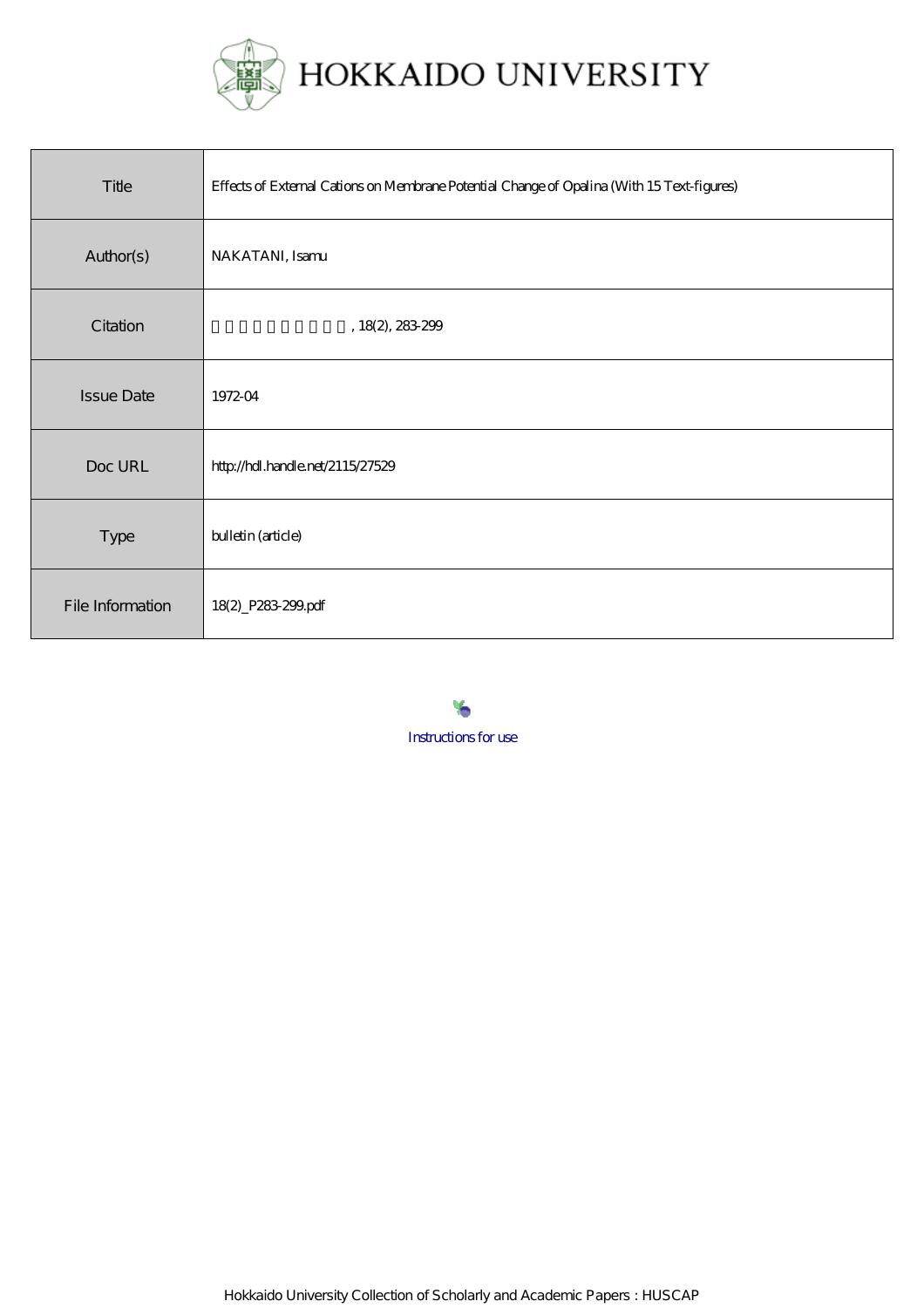# Effects of External Cations on Membrane Potential Change of  $Opalian<sup>1</sup>$

By

#### Isamu Nakatani<sup>2)</sup>

Zoological Institute, Hokkaido University

*(With* 15 *Text-figure8)* 

In *Opalina*, the relationship between the ciliary activity and the membrane potential change was already reported by some investigators (Kinosita, 1954; Ueda, 1961; Yamaguchi and Okumura, 1962). But there are discrepancies among the findings reported by those investigators. According to Kinosita (1954) and Ueda (1961) the inside negativity of the cell decreased accompanied by a change in the direction of the effective stroke of cilia or the reversal of the ciliary beating. On the other hand, Yamaguchi and Okumura (1962) reported the membrane hyperpolarization occurred in the cell instead of the membrane depolarization during activity. It has been well known that an unusual potential change (hyperpolarizing spike) recorded from the vacuole of *Noctiluca* (Hisada, 1957; Chang, 1960; Eckert and Sibaoka, 1967a, b, 1968) and the membrane hyperpolarization was produced by application of mechanical stimulation to the posterior part of *Paramecium* and *Euplotes* (Naitoh and Eckert, 1969a, b). But it was found by Eckert and Sibaoka (1968) that the action potential of *Noctiluca* belongs to the usual type of responses, and the responses have usual polarities, provided the vacuole is designated as an "external" cytoplasmic compartment.

In *Paramecium caudatum,* it was found that the action potential occurred spontaneously accompanied by reversal of direction of ciliary beating in the solution of Ba-Ca (Kinosita *et al.,* 1964a, b) and the action potential was produced by application of outward current (Naitoh and Eckert, 1967, 1968a, b).

In *Opalina,* the action potential (diphasic change in membrane potential) was recorded by application of BaCl<sub>2</sub> solution to the cell, and under some conditions the action potential occurred spontaneously in the adaptation medium. It is a characteristic in *Opalina* that the repeated subthreshold-like depolarization (monophasic change in membrane potential) occurred spontaneously in the adaptation medium. In the present experiments, the effects of external cations

I} Contribution No. 919 from the Zoological Institute, Faculty of Science, Hokkaido University, Sapporo, Japan.

<sup>2}</sup> Present address: Sendai Municipal Institute of Public Health, Sendai, Japan.

*Jour, Fac. Sci. Hokkaido Univ. Ser, VI, Zool.* 18 (2), J972,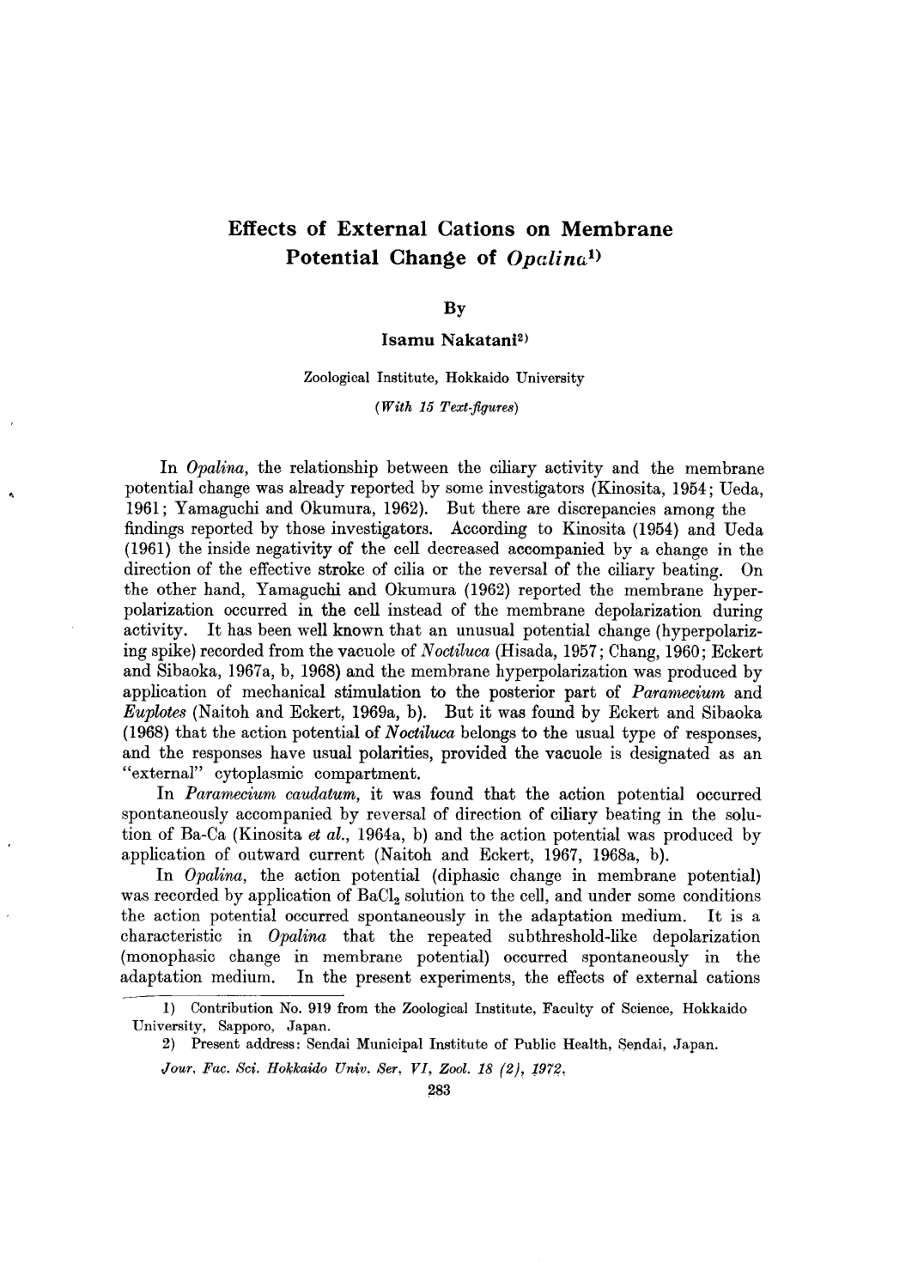on these membrane potential change were examined and discussed. Further, it was examined what a cause elicits the monophasic membrane potential change in *Opalina.* 

#### **Material and Methods**

*Opalina,* obtained from the rectum of the frog, *Rana japonica,* was used for the experiments. The animals were washed well with the adaptation medium containing lIO mM NaCl,  $2 \text{ mM KCl}$ ,  $2 \text{ mM CaCl}_2$  and  $5 \text{ mM tris buffer (pH=7.4) and kept in the medium$ for more than one hour before the experiments, and in some cases, the animals were used soon after washing with the adaptation medium.

Glass capillary microelectrodes of tip diameter less than  $0.5 \mu$  filled with 2 M KCl solution were used for an intracellular microelectrode and an indifferent electrode. Potential difference between the microelectrode inserted into the central part of the cell and the indifferent electrode outside the cell, both of which were connected with Ag-AgCl electrodes, was measured by the use of a high input impedance amplifier (Nihon Koden MZ-3B) and of an oscilloscope (Nihon Koden, VC-6 type).

Mechanical stimuli were applied to selected portions of dorsal side of *Opalina* by means of a glass stylus with a tip diameter of  $20-30 \mu$  which was drived by vibrator. For one stimulus, only one cycle of the vibrator was activated by one pulse of duration 50 msec from a pulse generator.

The experiments were carried out at room temperatures ranging from 20° to 24°C.

#### **Results**

#### *A. Spontaneous membrane potential change.*

**In** general, the spontaneous monophasic change in membrane potential of comparatively slow time course appeared repeatedly from *Opalina* in the adaptation medium (Fig. 1, A). This type of the membrane potential change seems the same as that already reported by some investigators (Kinosita, 1945; Koshtoyants and



Fig. 1. Spontaneous membrane potential change of *Opalina.* A: Monophasic change in membrane potential recorded from the cell in the adaptation medium. Band C: Diphasic change in membrane potential recorded from the cell collected from the autumn or winter frog, soon after transference of the cell into the adaptation medium.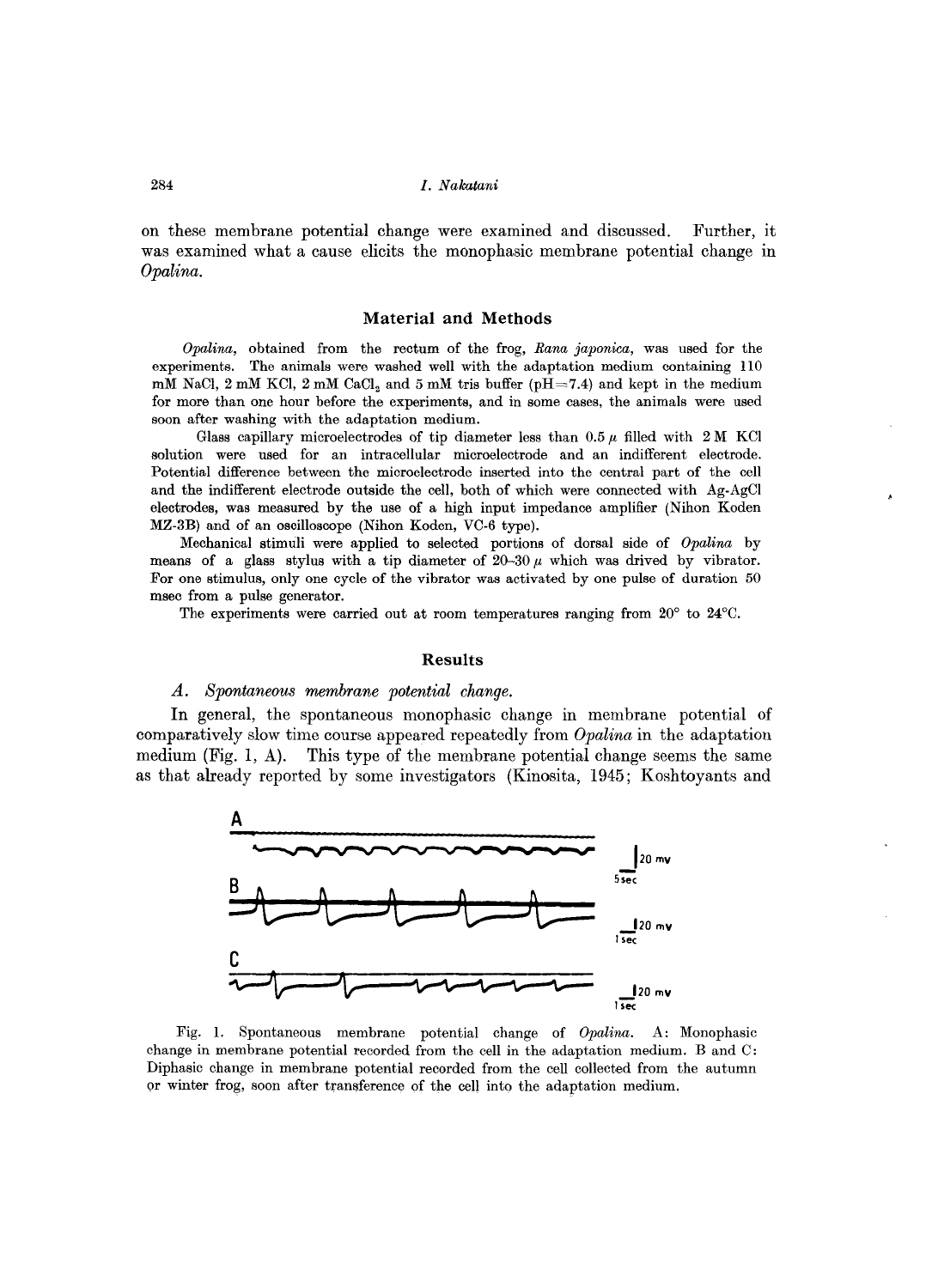Kokina, 1958; Yamaguchi and Okumura, 1962). The membrane potential change is closely correlated to the change in the beating direction of effective stroke of cilia. Namely, the inclination of the line of metachronal wave to the lateral axis of the animal begins to increase at the moment when the membrane is hyperpolarized, as reported by Kinosita (1954) and Yamaguchi and Okumura (1962), the metachronal wave disappears and the direction of effective stroke of cilia is reversed when the membrane is depolarized, as reported by Ueda (1961).

Occasionally, the spontaneous diphasic change in membrane potential was recorded from *Opalina* collected from the frog before hibernation, soon after transference of the cell into the adaptation medium from the frog rectum (Fig. 1, B and C). Such an *Opalina* was obtained only from the frog of which rectum contains less water than the other. This membrane potential change has following characteristics: (1) the membrane is rapidly depolarized and the cell becomes temporarily inside positive (overshoot above the zero level) after the inside negativity of the cell decreased as much as about  $10 \text{ mV}$ ,  $(2)$  the overshoot decreases and the cell becomes inside negative again, (3) and at last the membrane potential returns to the resting level. The diphasic change in membrane potential was transformed into the periodical and monophasic membrane potential change about one hour after immersion of *Opalina* in the adaptation medium.

This type of change in membrane potential was rarely produced by electrical current stimulation, while the potential change with the overshoot appeared in *Opalina* in the adaptation medium as mentioned above.

#### *B. Monophasic membrane potential change.*

Kinosita (1954) and Ueda (1961) reported that in *Opalina,* the increase in the inclination of the line of metachronal wave to the lateral axis of the animal occurs in close association with the decrease in inside negative potential. On the other hand, Yamaguchi and Okumura (1962) reported that the membrane potential change of *Opalina* is a hyperpolarized action potential. It seems that the discrepancy of statements among those investigators is due to difference of the base line regard as the resting membrane potential. According to Nakatani (1970), the mean value of the membrane potentials and the maximum membrane potential levels of *Opalina* in the adaptation medium, without the membrane potential change was  $-25\pm1.6$  mV and that with the membrane potential change  $-21.8\pm$  $0.8 \,\mathrm{mV}$ . This fact may suggest that the minimum membrane potential level is not the resting level, in the case of monophasic change in membrane potential. From this reason, it was examined whether the monophasic membrane potential change is depolarization or hyperpolarization.

The solution contains 110 mM choline chloride,  $2 \text{ mM } \text{CaCl}_2$  and  $5 \text{ mM } \text{tris buffer}$ (pH=7.4) was suitable for the examination, because *Opalina* in this solution showed comparatively small and stable membrane potential, the metachronal wave disappeared and the beating direction of effective stroke was reversed for about one minute by mechanical shock of impaling electrode, then the inside negativity in-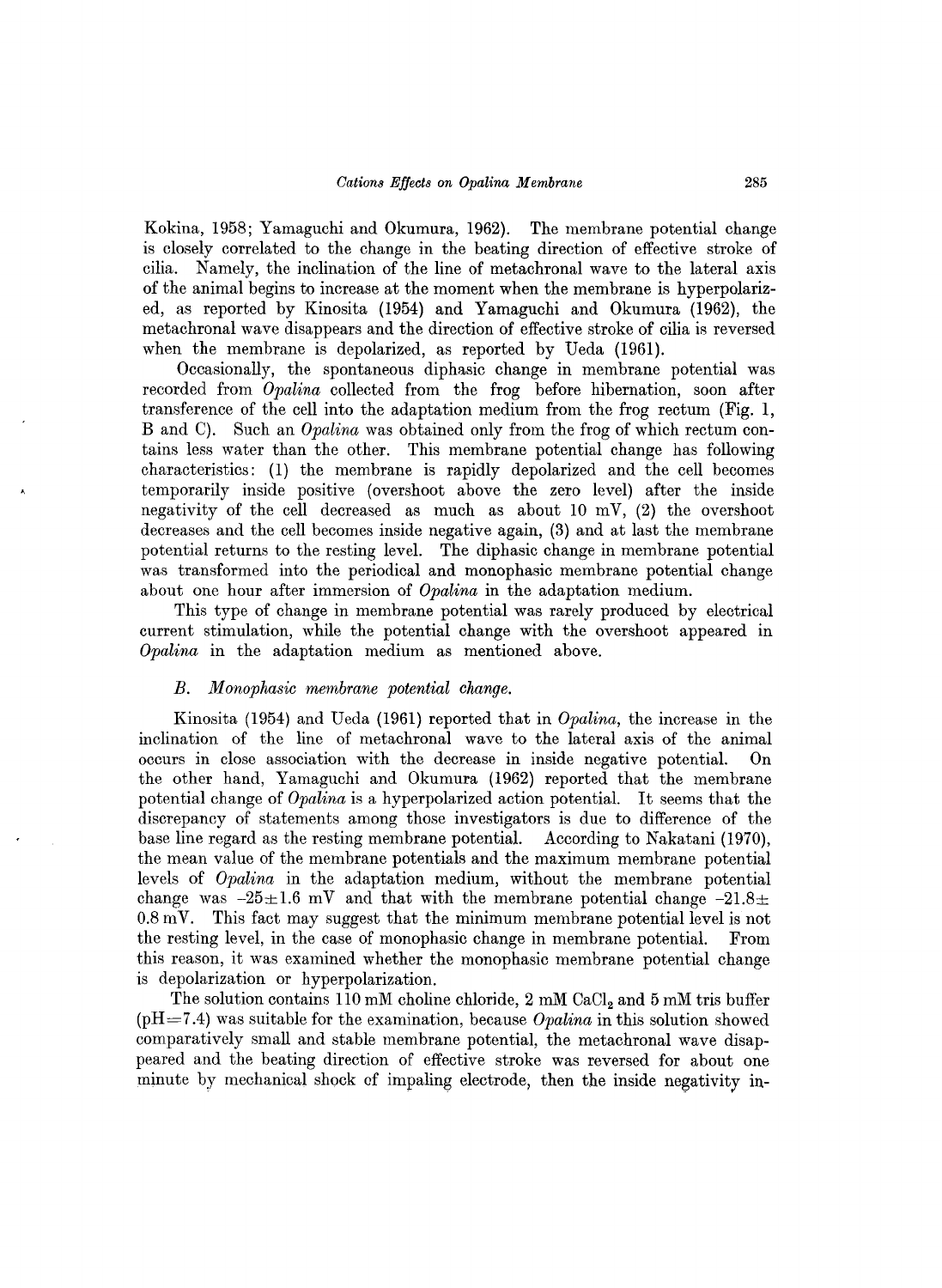

Fig. 2. Membrane potential change of *Opalina* in the solution containing 110 mM choline chloride,  $2 \text{ mM }$  CaCl<sub>2</sub> and  $5 \text{ mM }$  tris buffer.

creased and the spontaneous monophasic change in membrane potential appeared. The amplitude of this membrane potential change decreased gradually until the potential change disappeared completely, the inside negativity increased, and the membrane settled in a stable state (Fig. 2). In this case, the mean values of the comparatively small inside negativity soon after insertion of the electrode, the second maximum inside negativity after spontaneous change in membrane potential appeared, the minimum inside negativity soon after the second maximum one and the membrane potential of stable state are  $-22.1 \pm 1.5$  mV,  $-41.5 \pm 2.6$  mV,  $-34.6\pm2.8$  mV and  $-46.9\pm2.7$  mV, respectively.

#### *C. Time change of membrane potential.*

Ueda (1961) reported the time change of membrane potential of *Opalina.*  But the relationship between the time change and spontaneous change in membrane potential is not clear from his report.



Fig. 3. Time change of the membrane potential (hollow circles) and the maximum membrane potential (solid circles) of *Opalina* during membrane potential change in the adaptation medium after the animal was taken out from the frog's rectum. Each plot was obtained from mean value of 10 individuals. Temperature: 24°C.

Result of the successive measurements of the monophasic membrane potential. change is shown in Figure 3. Both of the minimum and maximum membrane potential during the spontaneous membrane potential change of *Opalina,* kept in the adaptation medium, were rather constant for 30 hours, then decreased, and finally fell off.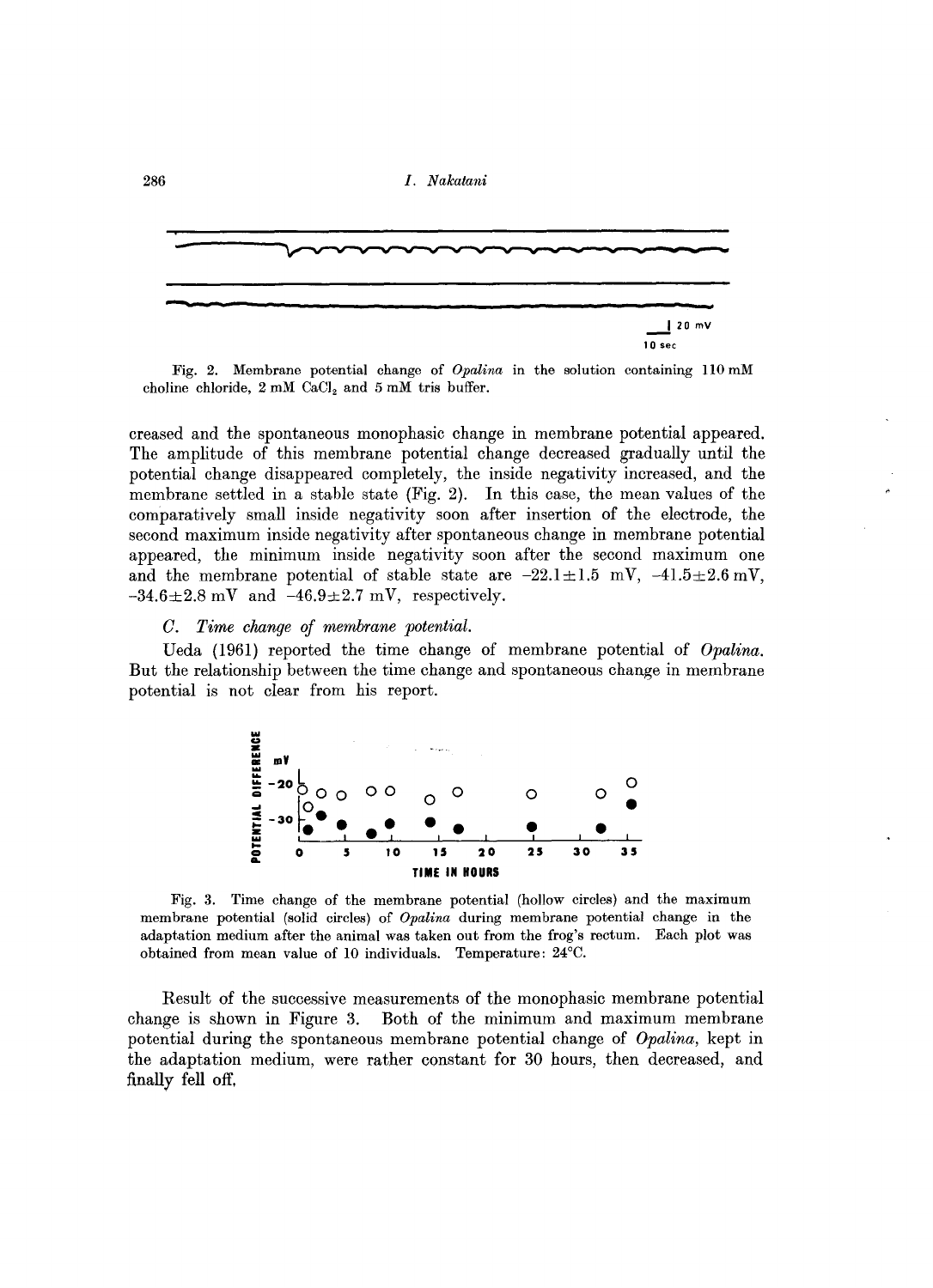*D. Effects of external Ca-, and K-ions concentration on the spontaneous change*   $in$  *membrane* potential.

External Ca- or K-ions concentration was changed by substituting those ions for an equivalent amount of Na-ions in the adaptation medium. Inside negativity was increased by increase of Ca-ions concentration in the external solution more than that of the normal adaptation medium. And the spontaneous membrane potential change disappeared at the concentration of 80 mM Ca-ions. On the other hand, the change in level of membrane potential by the decrease in external Ca-ions concentration to 0.1 mM, is not conspicuous, compared with that in the normal adaptation medium. Diphasic change in membrane potential with the overshoot was appeared by decrease of external Ca-ions to 0.001 mM, and the amplitude of the membrane potential change increased in the Ca-free medium (Figs. 4 and 5). The monophasic membrane potential change of almost the same grade appeared spontaneously at concentrations of 0.05 mM to 24 mM external Caions. The mean values of the membrane potential  $(-38.9 \text{ mV})$  of the cell in which

the membrane potential change disappeared in the solution contains 80 mM Ca-ions, and those of the maximum membrane potential (-38.0 m V) of the diphasic change in membrane potential in the Ca-free medium, were almost the same. On the other hand, the frequency of membrane potential change was decreased by change of external Ca-ions concentration compared with that in the normal adaptation medium. The frequency increased in the solution of lower concentration than 0.1 mM external Ca-ions and reached the maximum value at 0.001 mM Ca-ions.

Both of the amplitude and the frequency of the membrane potential change were almost unchanged by application of the external solution contains K-ions of lower concentration than that in the normal adaptation medium. Further, almost the same type of spontaneous change in membrane potential with that in the normal adaptation medium, appeared in the K-free medium. On the other hand, both of the values of inside negativity of the maximum membrane potential and the minimum one decreased, in the K-rich (more than 16mM) medium. Also, the amplitude of membrane potential change decreased in the K-rich

|                                         | <del>WIJI</del> Ca-free |
|-----------------------------------------|-------------------------|
| ,,,,,,,,,,,,,,,,,,,,,,,<br>UUJIILUITIIL | 0.001 mM                |
|                                         | $0.05$ mM               |
|                                         | 0.1 mM                  |
|                                         | 0.5 mM                  |
|                                         | $2.0$ mM                |
|                                         | $8.0$ mM                |
|                                         | 16.0 mM                 |
|                                         | 24.0 mM                 |
|                                         | 80.0 mM                 |
| 20 mV<br>10 sec                         |                         |

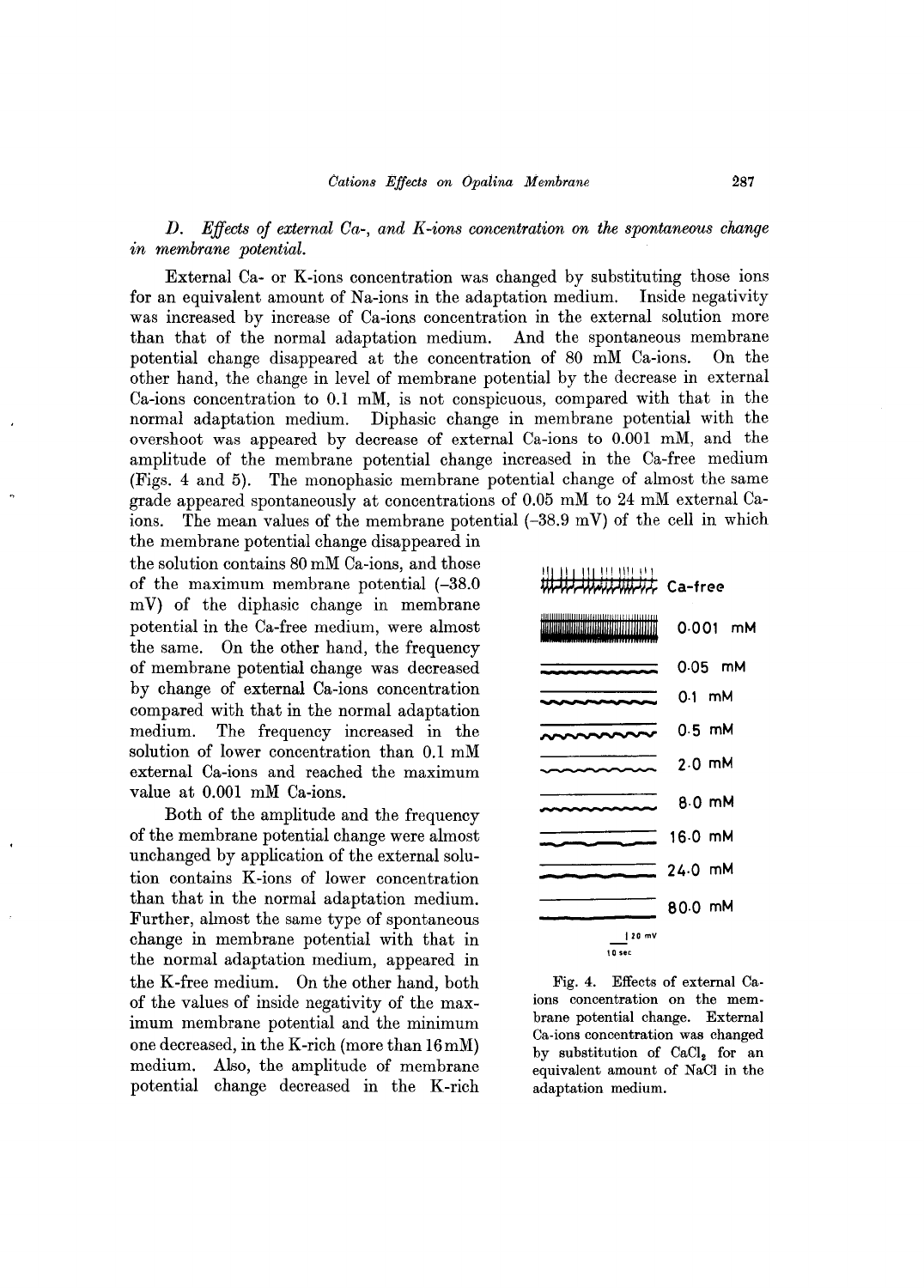

Fig. 5. The relationship among the membrane potential, the frequency of membrane potential change and the external Ca·ions concentration. External Ca-ions concentration was changed by substitution of CaCl<sub>2</sub> for an equivalent amount of NaCl in the adaptation medium. Each plot was obtained from mean value of 5 individuals.  $\bullet$ : Maximum membrane potential.  $\bigcirc$ : Minimum membrane potential.  $\bigcirc$ : Frequency of membrane potential change.



Fig. 6. Effects of external Kions concentration on the membrane potential change. External K-ions concentration was changed by substitution of KCl for an equivalent amount of NaCl in the adaptation medium.

medium. The spontaneous membrane potential change disappeared and the inside negativity decreased in the solution contains 64 mM K-ions (Figs. 6 and 7). The frequency of the membrane potential change was scarcely changed in the solutions of concentration from K-free to 16 mM KCl, but the frequency rapidly decreased in the solution contains 32 mM Kions.

#### *E. Mechanical stimulation of Opalina.*

It is known that in *Paramecium caudatum*  and *Euplotes,* the membrane was depolarized accompanied with change in the beating direction of effective stroke of cilia by mechanical stimulus applied to the anterior part of those animals, and the membrane was hyperpolarized accompanied with an increase in the frequency of ciliary beat in the normal direction by mechanical stimulus applied to the posterior part (Naitoh and Eckert, 1969a, b).

Also, in *Opalina* graded mechanoreceptive potentials were recorded. The membrane was depolarized accompanied with change in the beating direction of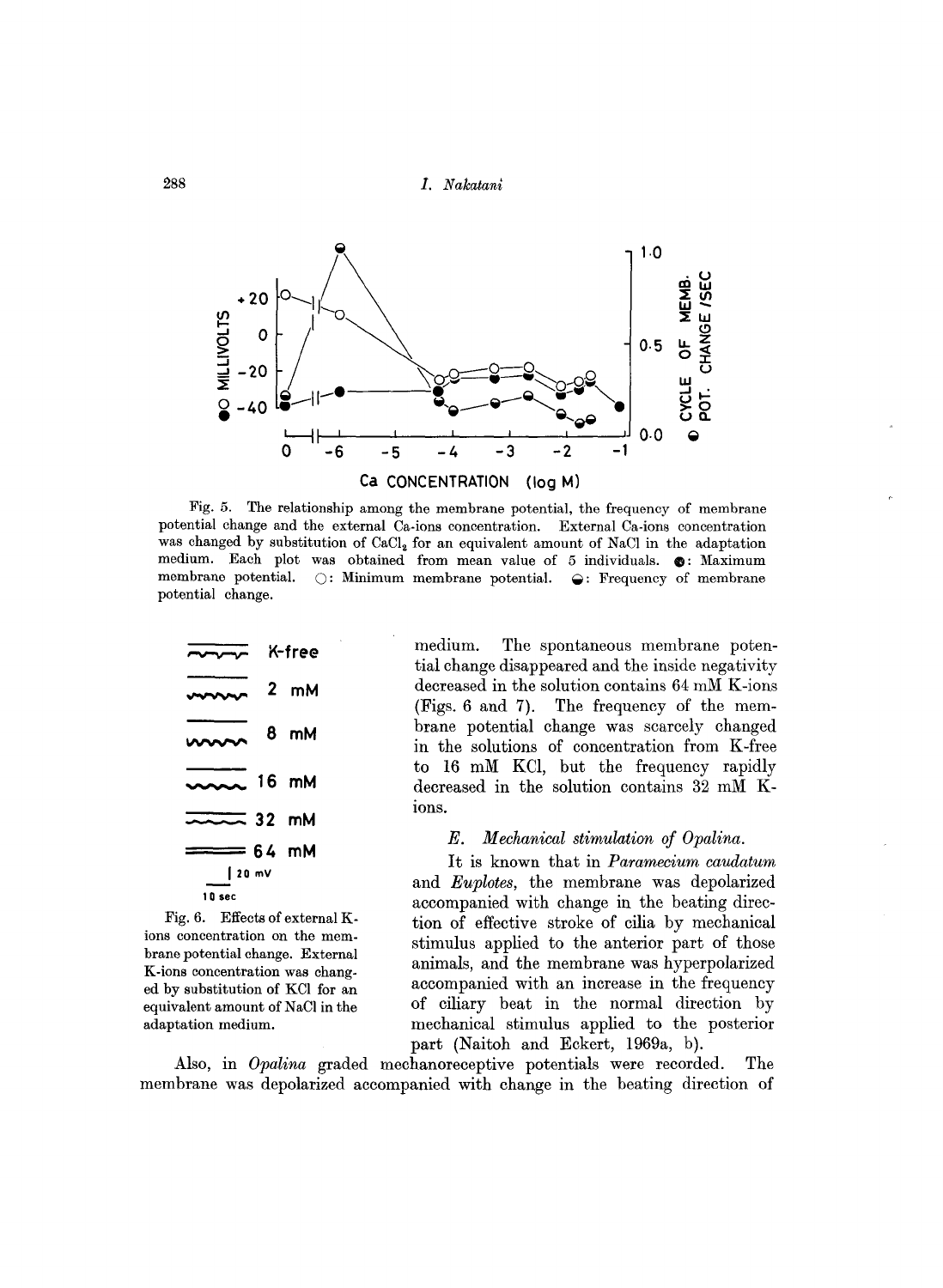

Fig. 7. The relationship among the membrane potential, the frequency of membrane potential change and the external K-ions concentration. External K-ions concentration was changed by substitution of KCl for an equivalent amount of NaCl in the adaptation medium. Each value was obtained from mean value of 5 individuals.



Fig. 8. Mechanoreceptor potentials of *Opalina* in the adaptation medium. A: Anterior receptor potentials elicited by mechanical stimulation of the anterior part. B: Posterior receptor potentials elicited by mechanical stimulation of the posterior part. Deflections in the upper trace shows the relative intensity of current pulses to drive the small glass rod mechanically.

cilia by application of mechanical stimulus to the anterior part of the animal (Fig. 8, A). When mechanical stimulus of comparatively lower intensity applied to the posterior part of the cell, the membrane was hyperpolarized, but to the strong stimulus the membrane was depolarized and successively hyperpolarized (Fig. 8, B, c and d). It is known that in *Paramecium caudatum* the electrical response is not generated when the mechanical stimulus applied to the central part of the cell (Naitoh and Eckert, 1969a). In the posterior part, electrical responses were generated by lower stimulus than that in the case of the anterior part, as reported by Naitoh and Eckert (1969a) in *Paramecium caudatum.* But it is not clear whether in *Opalina* there is a neutral zone or not, because comparatively strong stimulus as much as the cell vibrates violently was needed for generation of the electrical response.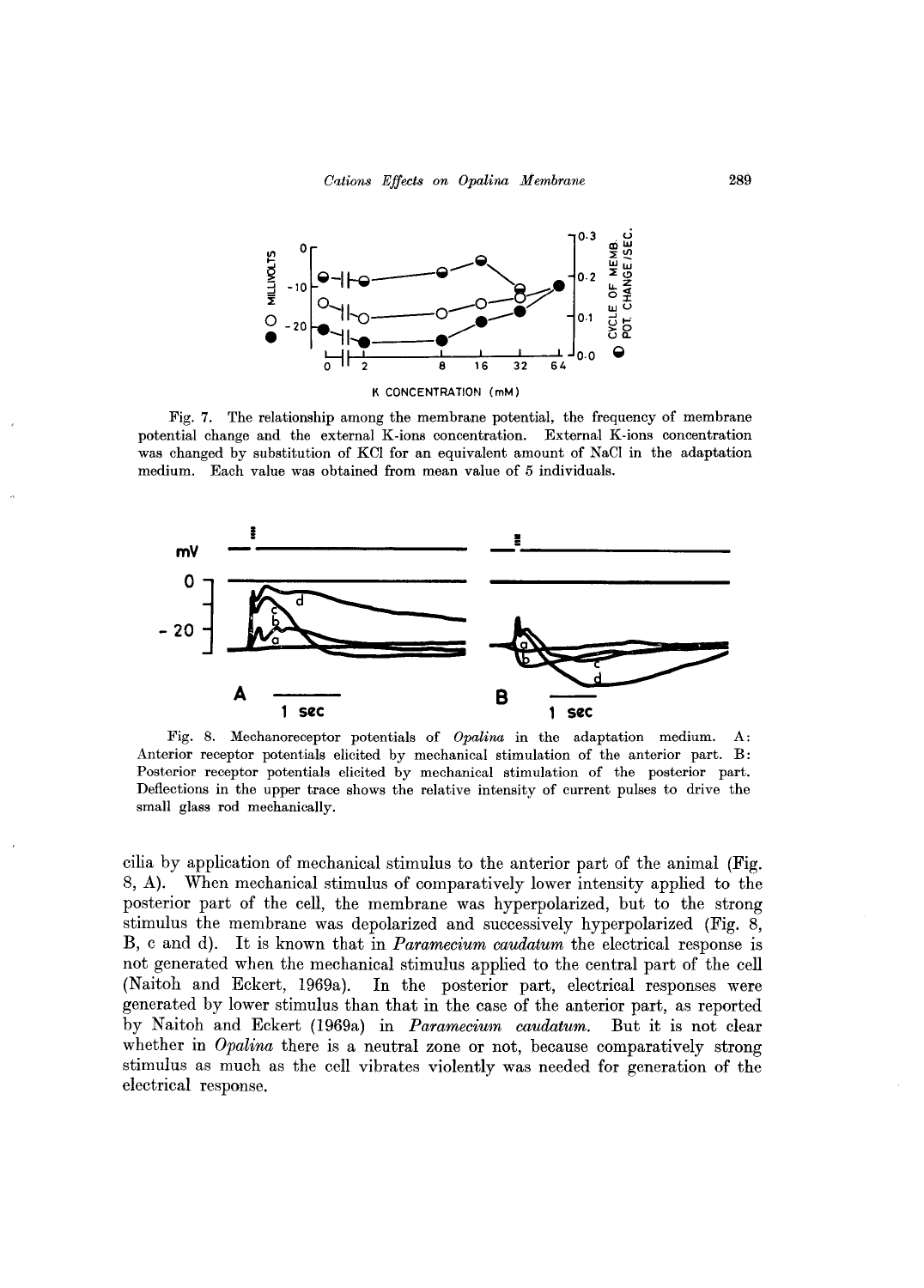#### *F. Membrane potential change produced by Ba-ions.*

It is well known that *Paramecium caudatum* elicits the spontaneous change in membrane potential with the overshoot in the solution containing Ba-ions (Kinosita *et al.,* 1964a, b, 1965), or action potentials were generated by application of electric current (Naitoh and Eckert, 1967, 1968a, b).

The repeated diphasic change in membrane potential was produced by application of 8 mM  $BaCl<sub>2</sub>$  (dissolved in the adaptation medium) to the cell in which no active change in the membrane potential was observed. **In** this, case the inside negativity of the cell was decreased as much as about  $10 \text{ mV}$  by application



Fig. 9. Diphasic change in membrane potential produced by application of BaCl<sub>2</sub> solution to *Opalina*. Arrows show the beginning of application of the BaCl<sub>2</sub> solution. A: The animal eliciting the monophasic change in membrane potential spontaneously in the adaptation medium.  $A_i$ : Comparatively small amount of the BaCl<sub>2</sub> solution was applied to *Opalina*.  $A_2$ : Enough amount of the BaCl<sub>2</sub> solution was applied to the cell after about 5 minutes from  $A_1$ . B: The animal elicited no membrane potential change in the adaptation medium.

of the  $BaCl<sub>2</sub>$  solution (Fig. 9, B). When  $BaCl<sub>2</sub>$  solution was applied to the cell in which the spontaneous monophasic change in membrane potential was produced, the membrane was further hyperpolarized once, then the inside negativity decreased, and the repeated diphasic change in membrane potential appeared spontaneously (Fig. 9, A). The hyperpolarization accompanied with application of the BaC12 solution may by due to a mechanical stimulus caused by the current of the external solution in the trough. It is known that the augmentation of ciliary activity of *Opalina* was produced by the current of external solution (Naitoh, 1963).

#### *G. Effects of external BaOl*2 *concentration on the membrane potential change.*

It is clear from the above mentioned result that the change in the external Ba-ions concentration has effects on the membrane potential change of *Opalina.*  Prior to investigate what kind of cations are involved in the components of the depolarization and the hyperpolarization of the diphasic change in membrane potential, and in the monophasic one, the effects of external Ba-ions concentration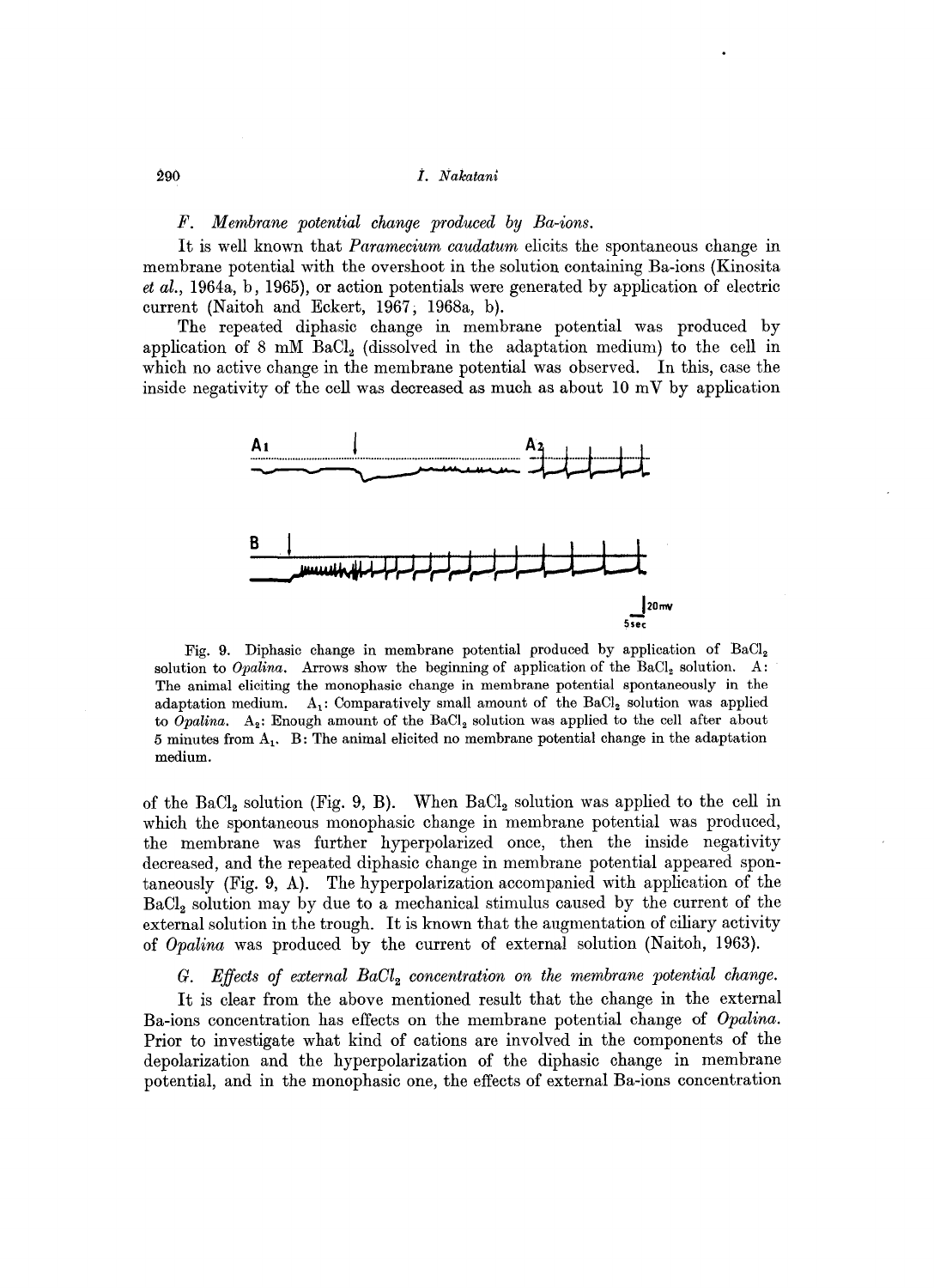

Fig. 10. Relationship between the membrane potential and the Ba-ions concentration in the adaptation medium.  $\bigcirc$ : Firing level.  $\bullet$ : Subthreshold-like depolarization.  $\bullet$ : Overshoot.  $\ominus$ : Undershoot. Each plot was obtained from mean value of 5 individuals.

on the membrane potential change were examined. The result is shown in Figure 10. Repeated diphasic changes in membrane potential were produced by application of the solution which contains Ba-ions more than 5 mM. And its amplitude was increased by increase of the external Ba-ions concentration and reached to the maximum amplitude at the Ba-ions concentration above 8 mM.

Now, each level of membrane potentials is defined as follows; the levels of the stable membrane potential before firing and of smaller inside negativity than the resting level, the abrupt decrease in inside negativity of the cell, the peak potential of depolarization, and the maximum inside negativity succeed the depolarization, are "subthreshold-like depolarization", "firing level", "maximum depolarization" (overshoot; inside positive at this moment) and "maximum hyperpolarization" (undershoot), respectively. According to this definition, the effect of the external concentration of Ba-ions within 5 mM to 8 mM on the maximum depolarization and the undershoot was large, but both of the subthreshold-like depolarization and the firing level were scarcely changed by change of external Ba-ions concentration.

## *H. Effects of K- and Ca-ions concentrations on the membrane potential change produced by Ba-ions.*

Effects of Ba-ions concentration on the membrane potential change of *Opalina* in the solution which K-ions were increased from 2 mM to 8 mM substituted by Na-ions in the adaptation medium, are shown in Figure **11.** The amplitude of membrane potential change was increased by increase of Ba-ions concentration and its magnitude reached to the maximum at 20 mM Ba-ions. The concentration of Ba-ions produced the diphasic change in membrane potential with the maximum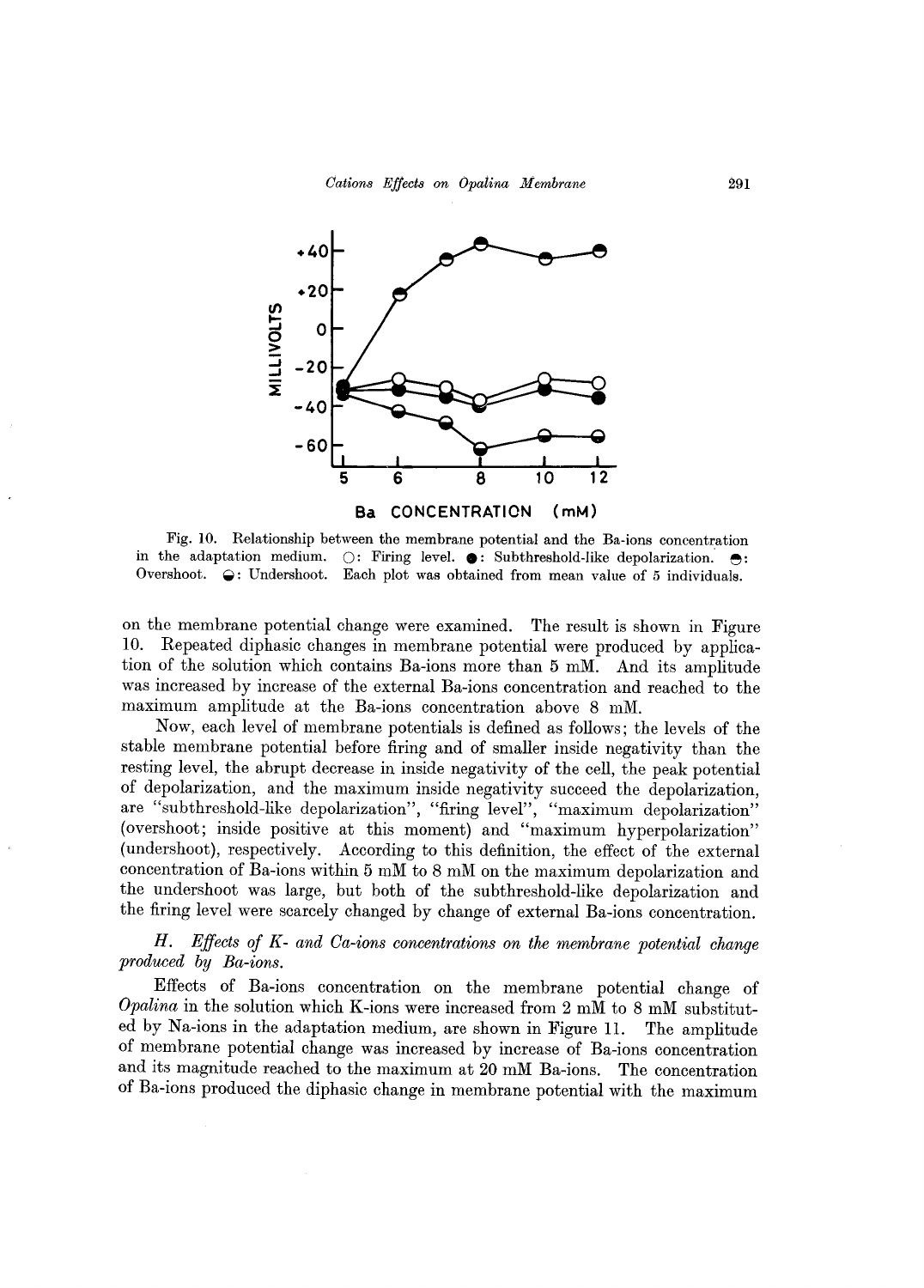

Fig. II. Relationship between the membrane potential and the Ba-ions concentration in the high K-ions medium  $(8 \text{ mM KCl}, 104 \text{ mM NaCl}, 2 \text{ mM CaCl}_3 \text{ and } 5 \text{ mM tris buffer}).$  $\cap$ : Firing level.  $\bullet$ : Subthreshold-like depolarization.  $\bullet$ : Overshoot.  $\bullet$ : Undershoot. Each plot was obtained from mean value of 5 individuals.



Fig. 12. Relationship between the membrane potential and the Ba-ions concentration in the high K-ions medium (containing 16 mM KCl, 96 mM NaCl, 2 mM CaCl, and 5 mM<br>tris buffer).  $\bigcirc$ : Firing level.  $\bullet$ : Subthreshold-like depolarization.  $\bullet$ : Overshoot.  $\ominus$ :  $\bigcirc$ : Firing level.  $\bullet$ : Subthreshold-like depolarization.  $\bullet$ : Overshoot.  $\ominus$ : Undershoot. Each plot was obtained from mean value of 5 individuals.

amplitude in this solution was greater than that in the adaptation medium. When the maximum membrane potential change in the solution containing 8 mM K-ions was compared with that in the adaptation medium, the levels of the overshoot, the firing level and the subthreshold-like depolarization were scarcely changed, but the level of the undershoot decreased as much as about 15 mV.

In the solution which contains 16 mM K-ions, the excitability was rather decreased as compared with that in the solution containing 8 mM K-ions, and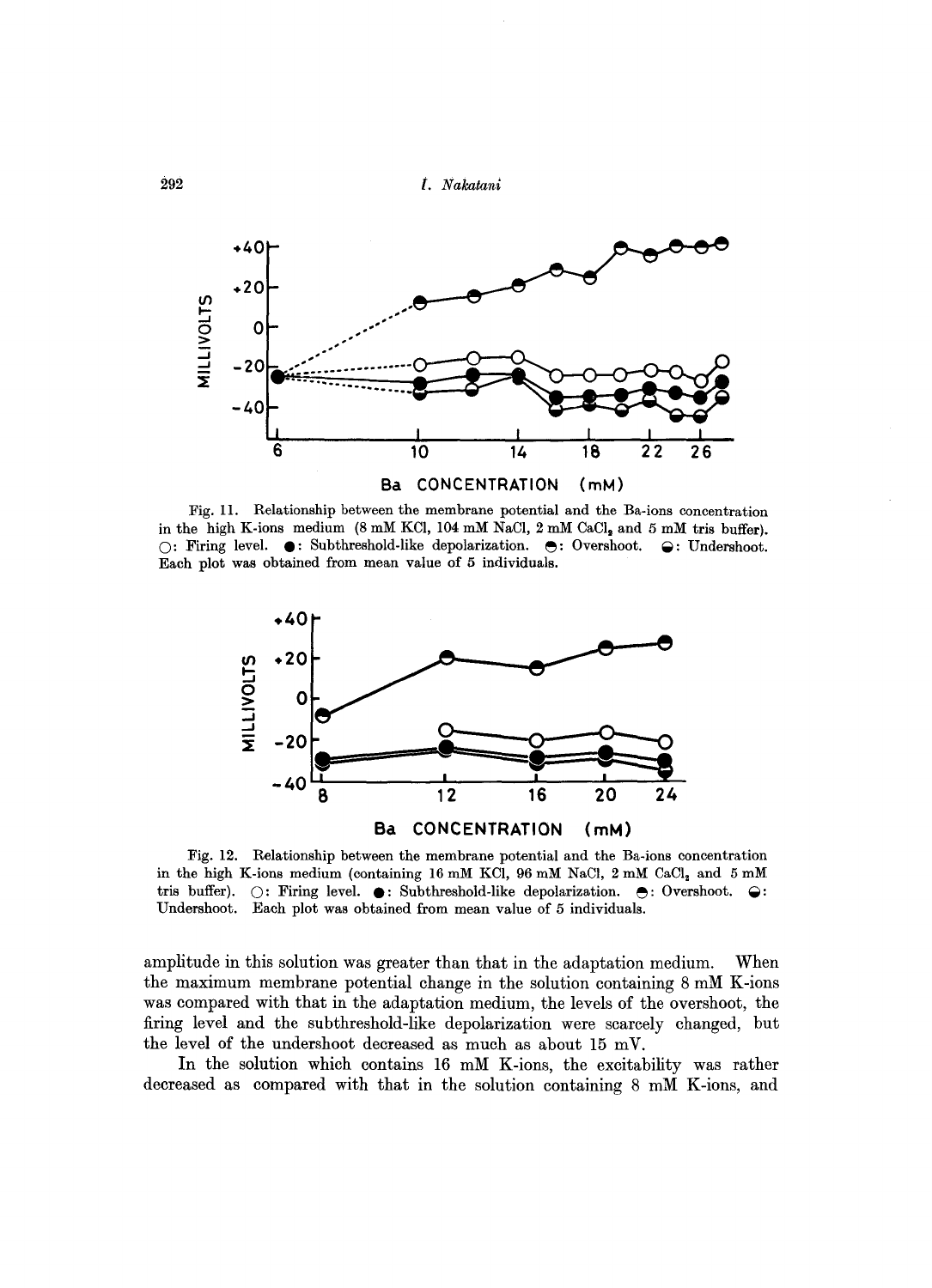spontaneous diphasic change in membrane potential was disappeared by Ba-ions above 28 mM. The result is shown in Figure 12. In this case, the level of the undershoot decreased remarkably as compared with that of the control. Further, the value of the overshoot was rather smaller as compared with that in the solution containing 8 mM K-ions, but it may be thought that the spontaneous change in membrane potential disappeared in the solution of lower concentration of Ba-ions than the solution of Ba-ions in which the maximum overshoot was produced.

Effects of Ba-ions concentration on the membrane potential change of the animal in the solution in which Ca-ions increased from 2 mM to 8 mM or 16 mM substituted Na-ions in the adaptation medium, are shown in Figure 13. In the solution contains 8 mM Ca-ions, the spontaneous change in membrane potential was produced by only application of Ba-ions concentration ranged in 16 mM to 28 mM. In this case, the amplitude of the membrane potential change reached to the maximum at the concentration of Ba-ions from 20 mM to 24 mM. The levels



Fig. 13. Relationship between the membrane potential and the Ba-ions concentration in the high Ca-ions medium. Solid lines: 8 mM CaCl<sub>2</sub>, 101 mM NaCl, 2 mM KCl and 5 mM tris buffer. Broken lines: 16 mM CaCl<sub>2</sub>, 89 mM NaCl, 2 mM KCl and 5 mM tris buffer.  $\bigcirc$ : Firing level.  $\bullet$ : Subthreshold-like depolarization.  $\bullet$ : Overshoot.  $\ominus$ : Undershoot.  $\bullet$ : Subthreshold-like depolarization.  $\bullet$ : Overshoot.  $\bullet$ : Undershoot. Each plot was obtained from mean value of 10 individuals.

of the undershoot and the firing level were slightly decreased as compared with that of the control, but the magnitude of the overshoot was more increased than that in the control.

In the solution containing 16 mM Ca-ions, the range ot the Ba-ions concentration which produced the diphasic change in membrane potential was narrower than that in the solution containing 8 mM Ca-ions. Namely, the membrane potential change was produced by application of Ba-ions at high concentrations than 28 mM,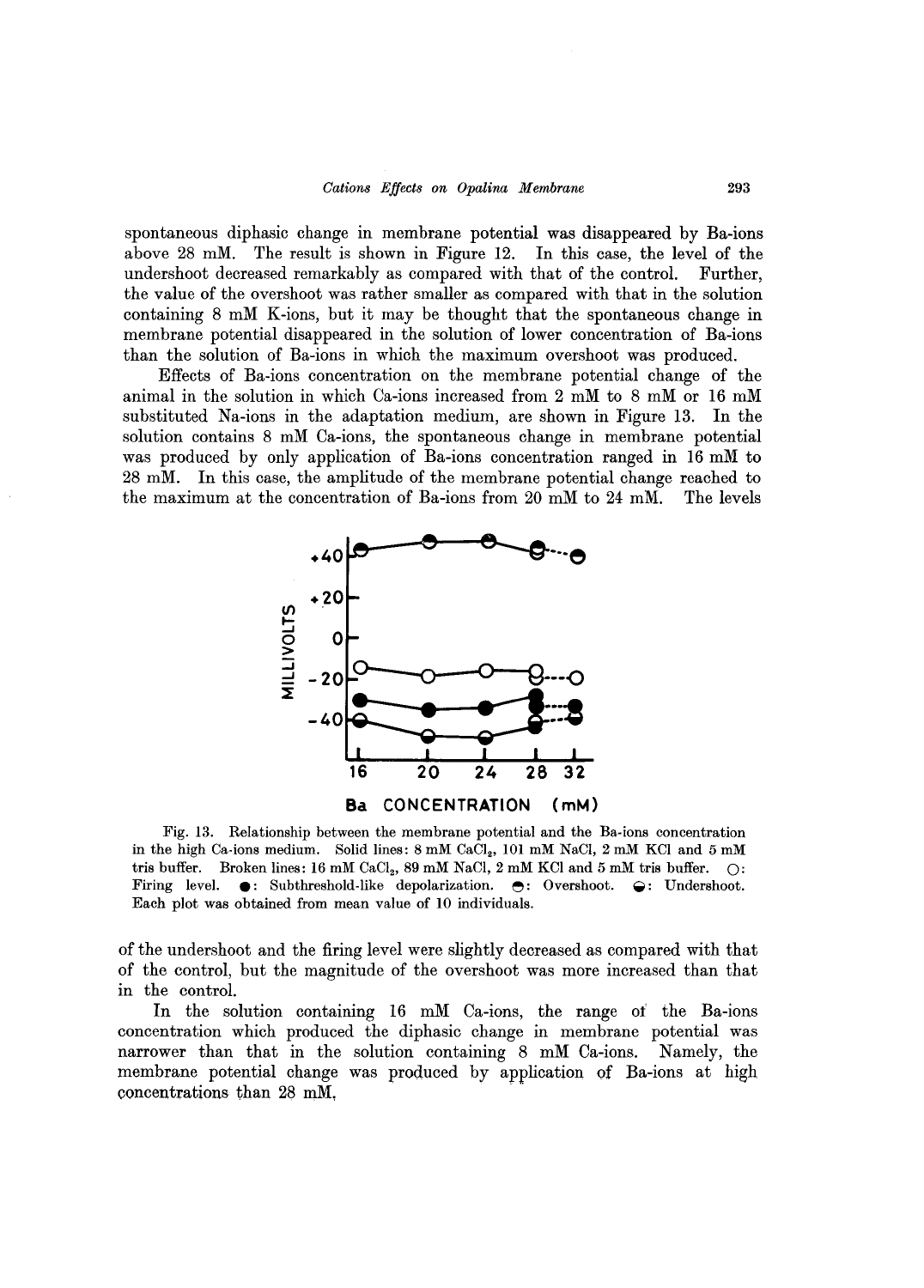1. *Effects of change in the external Na-ions concentration (and osmotic pressure) on the frequency of the membrane potential change.* 

It is interesting to examine what a cause produces the repeated spontaneous monophasic change in membrane potential of *Opalina* in the normal frog Ringer's solution or the choline chloride solution. *Amoeba, Paramecium* and many other protozoa have one or a few contractile vacuoles in the cell, which regulate the internal osmotic pressure with its periodic pulsation. But, *Opalina* used in these experiments has no contractile vacuole or the excretory organella. It may be thought that the animals regulate the internal osmotic pressure through the cell surface. So, the effect of change in the external Na-ions concentration (accompanied with change in the osmotic pressure of external medium) on the frequency of the periodic spontaneous monophasic change in membrane potential was examined.

The osmotic pressure of the external solution was changed by change of NaCl concentrations in the adaptation medium (concentrations of KCl and  $CaCl<sub>2</sub>$  were kept constant at 2 mM). The frequency of the membrane potential change decreased, when the external osmotic pressure increased, and *vice versa.* The relationship between the frequency of the membrane potential change and the external concentration of NaCl, is shown in Figure 14. As clear from this Figure,



Fig. 14. Effects of change in the external osmotic pressure on the frequency of spontaneous change in membrane potential in *Opalina.* The concentration of NaCI was changed in the adaptation medium, but the concentration of KCl and  $CaCl<sub>2</sub>$  kept constant at 2 mM. Each plot was obtained from mean value of 10 individuals.

there is a linear relationship between the frequency and the external concentration of NaCl within a range from 20 mM to 165 mM. Further, it is a noticeable phenomenon that the repeated monophasic change in membrane potential was produced in the individual without change in membrane potential in the adaptation medium by application of the solution (contains 220 mM NaCl) with twice osmotic pressure as compared with that in the adaptation medium (Fig. 15).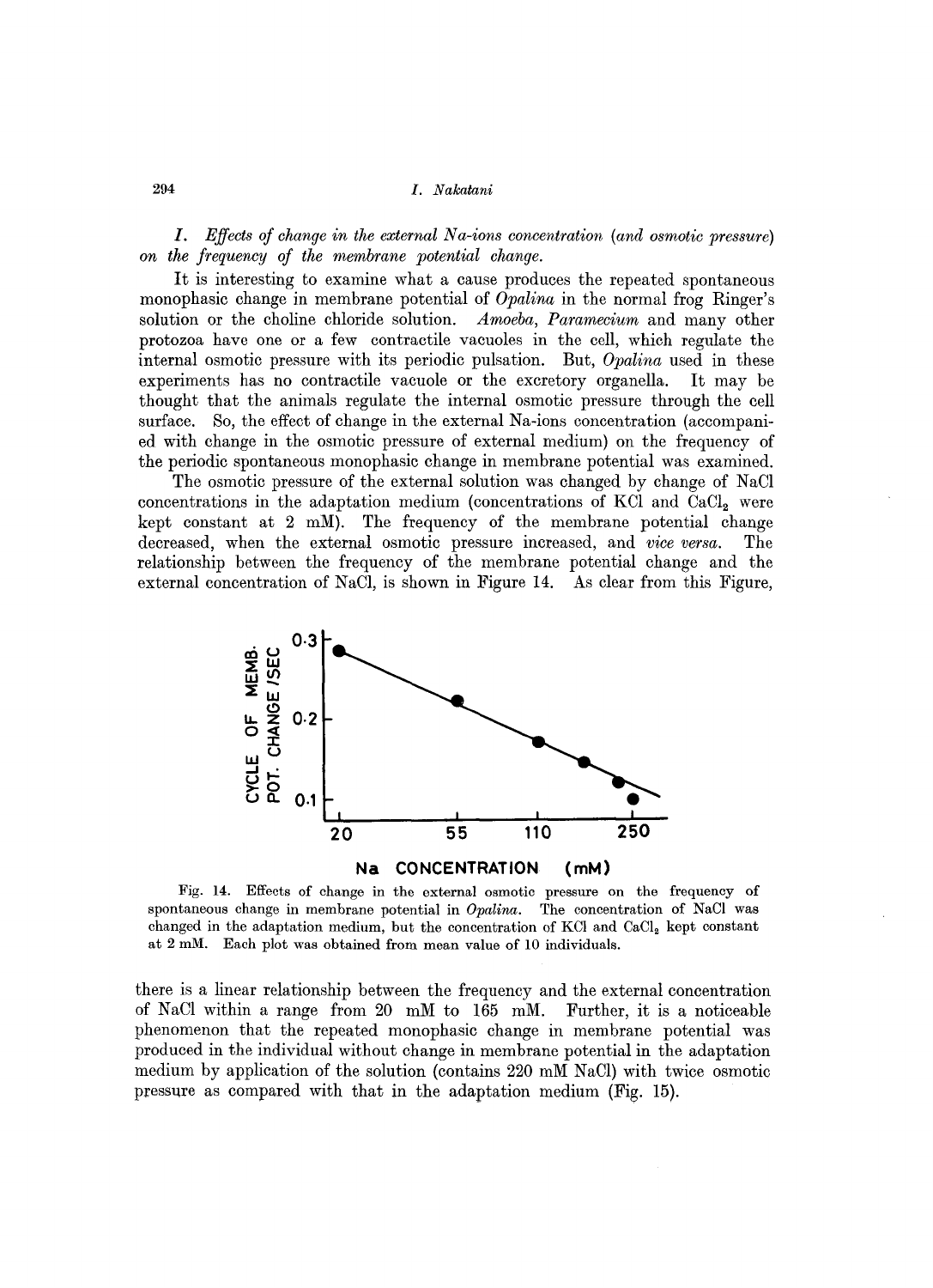

Fig. 15. Effect of the hypertonic solution on the membrane of *Opalina.* Arrow shows the beginning of application of the solution, having the twice osmotic pressure as compared with the adaptation medium, to the cell.

#### Discussion

In general, the repeated monophasic change in membrane potential was observed in *Opalina.* Kinosita (1954), Koshtoyants and Kokina (1957) and Deda (1961) reported that the membrane potential was decreased, *i.e.* a depolarized membrane potential change. On the other hand, Yamaguchi and Okumura (1962) described that the membrane potential change was a hyperpolarized action potential.

The mean value of inside negativity of *Opalina,* no active change in membrane potential was observed, was slightly larger than the maximum inside negativity during the monophasic change in membrane potential (Nakatani, 1970). In the solution composed of 110 mM choline chloride, 2 mM CaCl<sub>2</sub> and 5 mM tris buffer, the inside negativity of the cell after spontaneous monophasic change in membrane potential for few minutes and in the inactive state, was larger than the maximum membrane potential during the active membrane potential change. Further, the mean values of the firing level of the spontaneous diphasic change in membrane potential in the adaptation medium, and the minimum membrane potential of spontaneous monophasic change in membrane potential were  $-15.7 \pm 0.6$  mV and  $-17.3\pm0.7$  mV, respectively (Nakatani, 1970), and there is almost no difference between those values. The membrane potential was increased once, then the inside negativity decreased and the membrane action potential was fired, by application of BaCl<sub>2</sub> solution to the cell in which spontaneous monophasic change in membrane potential was produced (Fig. 9, A). On the other hand, the inside negativity was decreased immediately and the action potential was fired by application of the BaCl<sub>2</sub> solution to the cell in which no active change in the membrane potential was observed in the adaptation medium (Fig. 9, B). From those facts, it may be thought that there are two levels of the membrane potential in *Opalina* which is in comparatively stable state. The first is the level of large inside negativity with no active change in the membrane potential, and the second is the level of the minimum membrane potential during spontaneous monophasic change in membrane potential. In the present experiments, by increase of external Ca-ions concentration, the inside negativity was increased and the membrane potential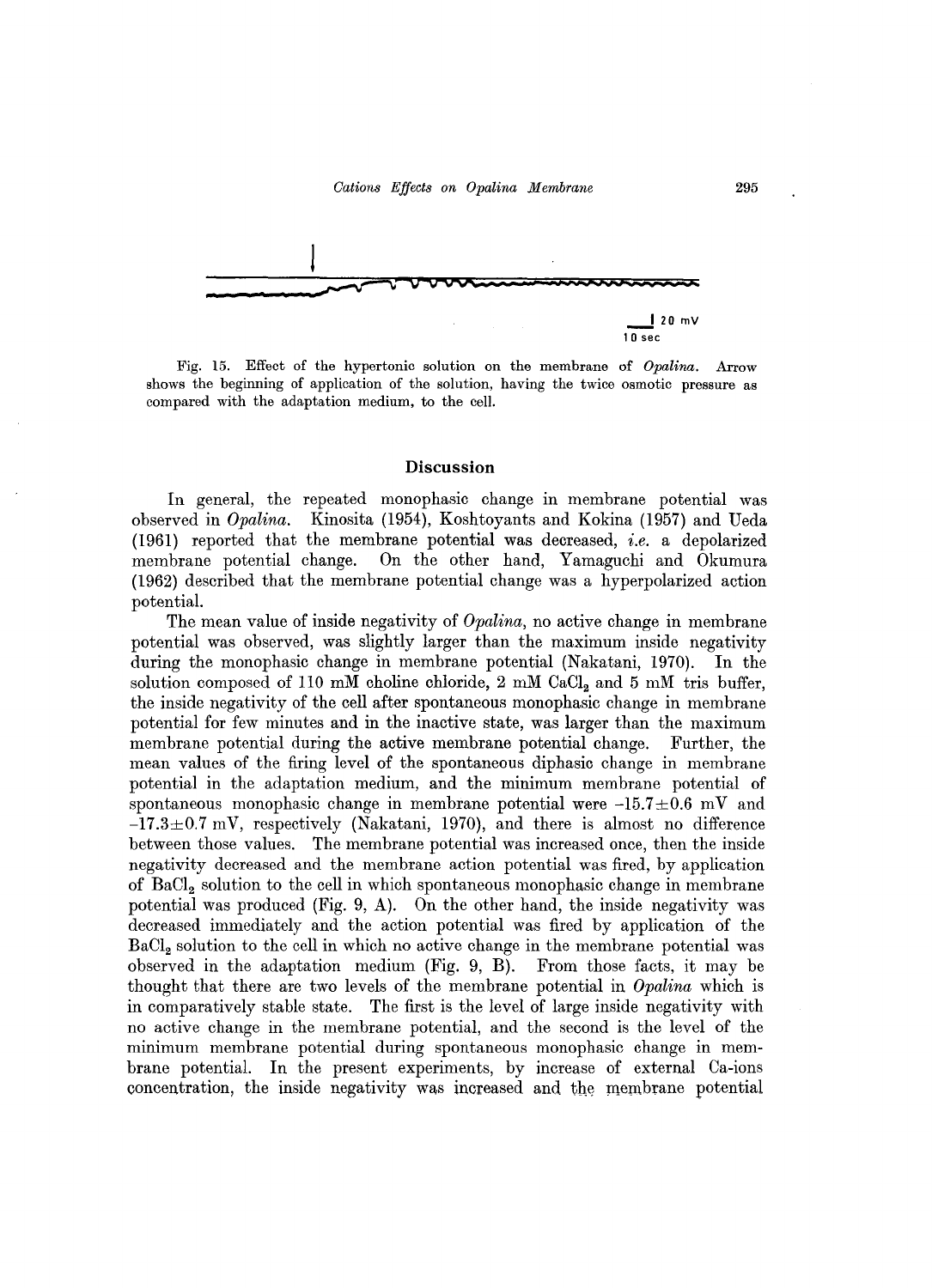change was disappeared (Fig. 4), and this case may belong to the former. The inside negativity was decreased and the membrane potential change was disappeared by application of K-rich solution. **In** this case the inside negativity may decrease to the level of the latter. Namely, it may be thought that the effects of the Ca-rich and K-rich solution are the inhibition of the depolarized membrane potential change and the hyperpolarized one, respectively. If the level of the large inside negativity of the cell in which no active change in the membrane potential was observed, is considered as a base line, the monophasic change in membrane potential is a depolarized membrane potential change as reported by Kinosita (1954), Koshtoyants and Kokina (1958) and Ueda (1961), but if the level of the minimum membrane potential during the membrane potential change is considered as a base line, the monophasic change in membrane potential is a hyperpolarized one as reported by Yamaguchi and Okumura (1962).

Effects of external Ca-ions on the membrane properties have been examined and discussed by many investigators. Frankenhaeuser and Hodgkin (1957) explained the effects of increase of external Ca-ions concentration, as that the membrane resistance and the resting potential are increased by Ca-ions and they result in the decrease of K- and Na-ions activation. Frankenhaeuser (1957) explained the same relation for the effects of Ca-ions on the myelinated nerve fibre of frog. Ito, Kuriyama and Tashiro (1970) reported that Ca-ions control potassium and sodium permeability in the longitudinal somatic muscle of earthworm. They explained the role of calcium in the longitudinal muscle membrane of lobworm. Ca-ions were tightly bound to the membrane and stabilized the membrane by reduction in the sodium permeability. Further, Ettiene (1970) investigated the relationship between the role of calcium and the contractility in *Spirostomum,* and came to conclusion that calcium plays the same role in the control of contractility in the animal that it does in striated muscle, *i.e.* Ca-ions are stored in vesicles in the inactive organism and that, on contraction they are released.

**In** the present experiments, the diphasic change in membrane potential occurred in the solution of low calcium or Ca-free and it changed into the monophasic change in membrane potential with increasing the external calcium concentration. The frequency of the membrane potential change was decreased, the inside negativity increased and the membrane stabilized by increase of the external calcium concentration. This fact may show that Na-ions permeability of the cell membrane was decreased by increase of external Ca-ions, as found by Ito and Tashiro (1970) in the longitudinal muscle membrane of lobworm. Further, from those effects of Ca-ions and the effects of external potassium concentration on the spontaneous monophasic change in membrane potential or the diphasic change in membrane potential was produced by Ba-ions, it may be thought that Na-ions acts as a current carrier during activity of the membrane in the adaptation medium.

Both of the overshoot and the undershoot of Ba-spike were decreased by increase of external K-ions concentration. This fact may show that the internal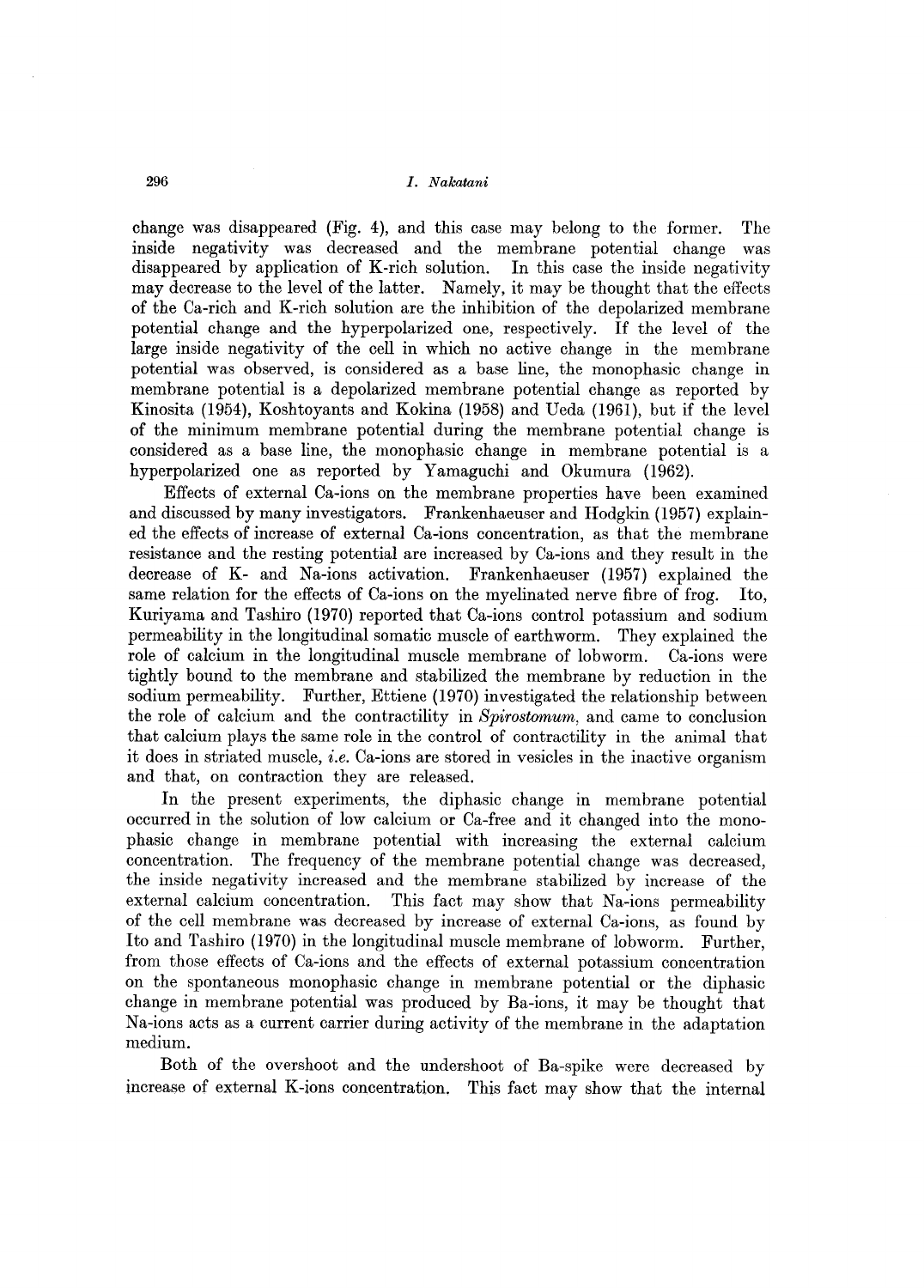K-ions concentration is increased with increase of external K-ions concentration, because it has been well known that K-ions easily permeate through the cell membrane. On the other hand, the diphasic change in membrane potential was not produced completely by comparatively low concentration of Ba-ions, in the Oa-rich solution. As pointed out by Naitoh and Eckert (1968b) in *Paramecium caudatum,* the increase of external calcium may increase surface-bound calcium and anionic binding sites on the membrane are saturated with calcium. Amounts of the bound calcium and the bound barium may depend on the rate of calcium and barium in the external solution. So, if barium increases in the external solution, calcium is released from the membrane.

What is the chief cause which produces the periodical and spontaneous monophasic change in membrane potential of *Opalina* in the adaptation medium? It may be possible that the regulation of the osmotic pressure is related to the change in the membrane potential, considered from the results of the relationship between the external osmotic pressure and the frequency of the membrane potential change summarized in Figures 14 and 15. It is known that the change in potential difference synchronous with pulsation of the contractile vacuole can be recorded from *Paramecium caudatum,* if the tip of electrode is inserted into the contractile vacuole or near it (Yamaguchi, 1960). According to Herfs (1922) the interval of pulsation of contractile vacuole was increased by increase of external osmotic pressure, in *Paramecium caudatum* or *Nyctotherus cordiformis.* It is thought enough that *Opalina* has a mechanism by which the internal osmotic pressure was actively regulated, because the animals live in the frog rectum and the osmotic pressure may change usually in the rectum. But the animals used in the present experiments have no contractile vacuole. Therefore, it is possible that the animals regulate the osmotic pressure through the cell membrane. And it may be thought that the change in membrane potential occurs accompanied with the excretion of water which entered into the cell, because the frequency of the membrane potential change is the higher, the medium the more hypotonic.

### **Summary**

1) Periodical and spontaneous membrane potential change of *Opalina,* and the effects of external cations on the membrane potential change were examined.

2) The membrane potential change is correlated to the change of ciliary activity. The depolarization and repolarization of the membrane are accompanied with ciliary reversal and augmentation of normal stroke, respectively.

3) Repeated spontaneous monophasic change in membrane potential (subthreshold-like depolarization) occurred in the adaptation medium. Spontaneous diphasic change in membrane potential was recorded from *Opalina* collected from autumn and winter frogs.

4) Diphasic change in membrane potential was produced by application of 8 mM BaCl<sub>2</sub> solution to the cell. When the BaCl<sub>2</sub> solution was applied to the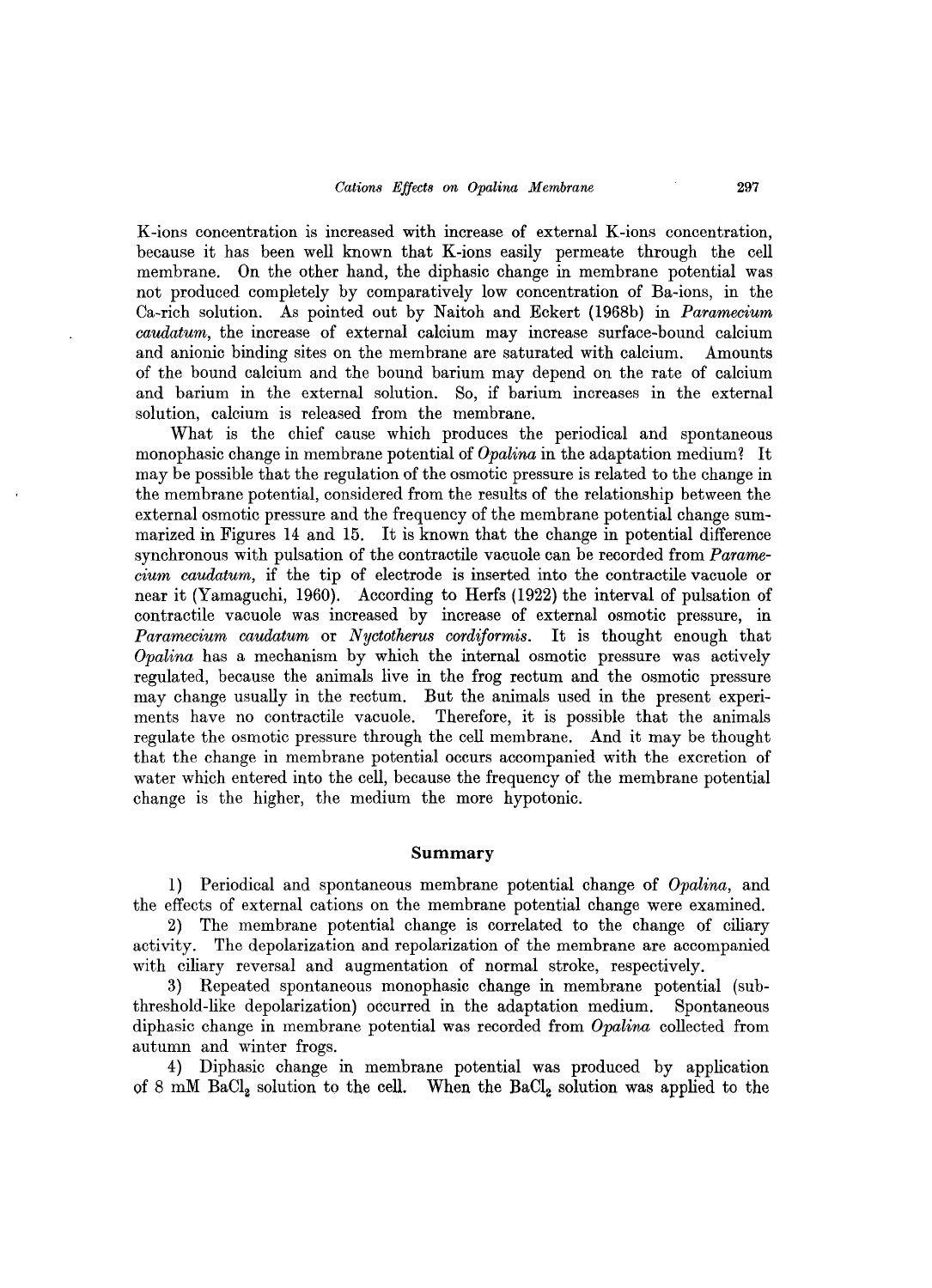cell in which the spontaneous monophasic membrane potential change was produced, the inside negativity was further increased, and repeated diphasic change in membrane potential appeared. The inside negativity was decreased about  $10 \text{ mV}$ by application of the BaCl<sub>2</sub> solution to the cell in which no active change in the membrane potential was observed.

5) The frequency of the monophasic membrane potential change was decreased and the membrane was stabilized by increase of external calcium concentration.

6) The monophasic membrane potential change disappeared and the inside negativity was decreased by increase of external potassium concentration.

7) The magnitudes of the depolarization and the undershoot of Ba-spike were decreased by increase of external potassium concentration. When the external calcium concentration was increased, the diphasic change in membrane potential was not produced by application of comparatively low concentration of barium solution.

8) The monophasic change in membrane potential was produced by change of external osmotic pressure of the cell in which no active change in the membrane potential was observed in the adaptation medium. The frequency of the membrane potential change was the higher, the external NaCl concentration the lower (the osmotic pressure of the medium the lower).

The author wishes to express his hearty thanks to Professor Mituo Tamasige for his kindness in improvement of the manuscript.

#### **References**

- Chang, J.J. 1960. Electrophysiological studies of non-luminescent form of the dinoflagellate *Noctiluca miliaris.* J. Cell. Comp. Physiol. 56: 33-42.
- Eckert, R. and T. Sibaoka 1967a. Bioelectric regulation of tentacle movement in a dinoflagellate. J. Exp. Biol.  $47: 433-446$ .
- and 1967b. An electrophysiological study of the tentacle-regulating potentials in *Noctiluca.* J. Exp. BioI. **47:** 447--459.
- and 1968. The flash-triggering action potential of the luminescent dinoflagellate *Noctiluca.* J. Gen. Physiol. 52: 258-282.
- Ettiene, E.M. 1970. Control of contractility in *Spirostomum* by dissociated calcium ions. J. Gen. Physiol. 56: 168-179.
- Frankenhaeuser, B. 1957. The effect of calcium on the myelinated nerve fibre. J. Physiol. **137:** 245-260.
- and A.L. Hodgkin 1957. The action of calcium on the electrical properties of squid axons. J. Physiol. **137:** 218-244.
- Herfs, A. 1922. Die pulsierende Vakuole der Protozoen ein Schutzorgan gegen Aussiissung. Arch. f. Protistenk. **44:** 227-260.
- Hisada, M. 1957. Membrane resting and action potentials from a protozoan, *Noctiluca scintillans.* J. Cell. Comp. Physiol. 50: 57-71.
- Ito, Y., H. Kuriyama and N. Tashiro 1970. Effects of divalent cations on spike generation in the longitudinal somatic muscle of the earthworm, J. Exp. Biol. 52: 79-94,